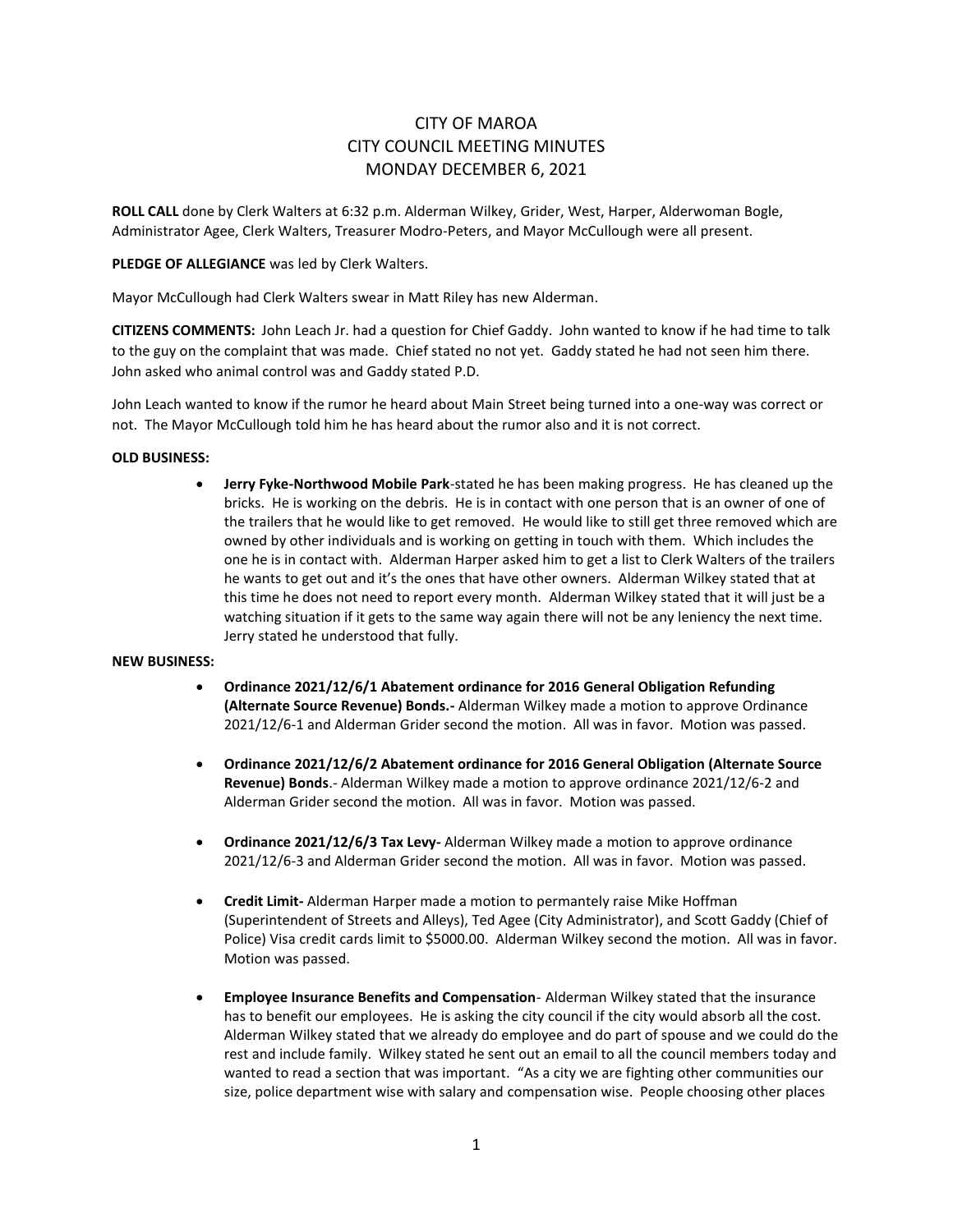because of salary and benefits." What we would like to do- I do not know how competitive we can be on the dollar and cent side of it, but I am trying to be competitive on the insurance side of it. So, with that being said. Alderman Wilkey thinks we should move forward and offer to pay for the entire portion of actual employee, spouse, and family insurance.

Attorney Wise asked if we had checked with other municipalities on combine with them and getting better rates. Administrator Agee stated that we had tried this one time before and they do not do it on a municipal level. Attorney Wise stated she would investigate for next year.

Alderman Wilkey made a motion for 2022 year pay 100% Insurance (health, dental, vision) for Spouse and family for all eligible employees. Alderman Harper second the motion. All was in favor. Motion was passed.

Alderman Wilkey made a motion for the 3% cost of living increase for eligible employees starting January 2022 minus Chief of Police, City Administrator and Superintendent of Streets and Alleys will be eligible again in 2023. Alderman Grider second the motion. All was in favor. Motion was passed.

- **Christmas Bonuses** Alderman Wilkey mad a motion to give all Full-time employees \$100.00 and all Part-time employees \$100.00 Christmas Bonus and Alderman Grider second the motion. All was in favor. Motion was passed.
- **312 W. Jackson- Meter** Clerk Walters stated that this is the old Harvest Church and the people that were living here and moved out and were not happy about having to pay the minimum and wanted to know about pulling the meter out. The gentleman stated he would remove the meter. Clerk Walters stated that he could not do that because the meter was our property. They stated no one would buy the property because it is an old church. Clerk Walters wanted to know if the meter could be removed or if he needed to pay the minimum. Alderman West stated that it is in an ordinance that states that until the house has been sold or a realtor takes it over, they need to pay the minimum amount for the meter. Administrator Agee stated that the only time we have pulled a meter is when they have torn down a building.
- **City Clerk (letter)-** Clerk Walters read a letter that Angie and Bob Sarver brought to her to read here tonight to the mayor and the city council. The letter is to thank the city crew (Mike, Jeff, and Ronnie) for all there work they do for the city. Also, to thank the Chief of Police and his officers for keeping our town safe and orderly. (Letter is attached.)
- **City Clerk (payment arrangements)-**Clerk Walters wanted to get clarification on payment arrangements for shut-offs due to two were made on the day of shut-offs when Clerk Walters was always told they had to be made a week before shutoffs. Also, if there can be a limit on how many payment arrangements can be made in a years' time like leak adjustments.Alderman Wilkey stated that then when someone calls for a payment adjustment if its passed the seven day window it's a simple no.

**POLICE REPORT:** Gaddy stated that the monthly report and the ordinance violation list were in everyone's mailbox. Wilkey asked Gaddy how the one way is working on Cedar. Gaddy stated he had three warnings today. He stated averaging five to six a week. They have been allowing a few of the construction trucks to by pass it but they have been there while they are doing so.

**ATTORNEY REPORT**: (418 S. Wood Street) Court on January 5, 2022 at 9:30 a.m. Lindsey stated having trouble getting Josh and Laura Miller served. It is hard finding them, so the extra time has been ok because going to have to get a private processor server. Everyone is backed up due to COVID they do not allow that many in the court